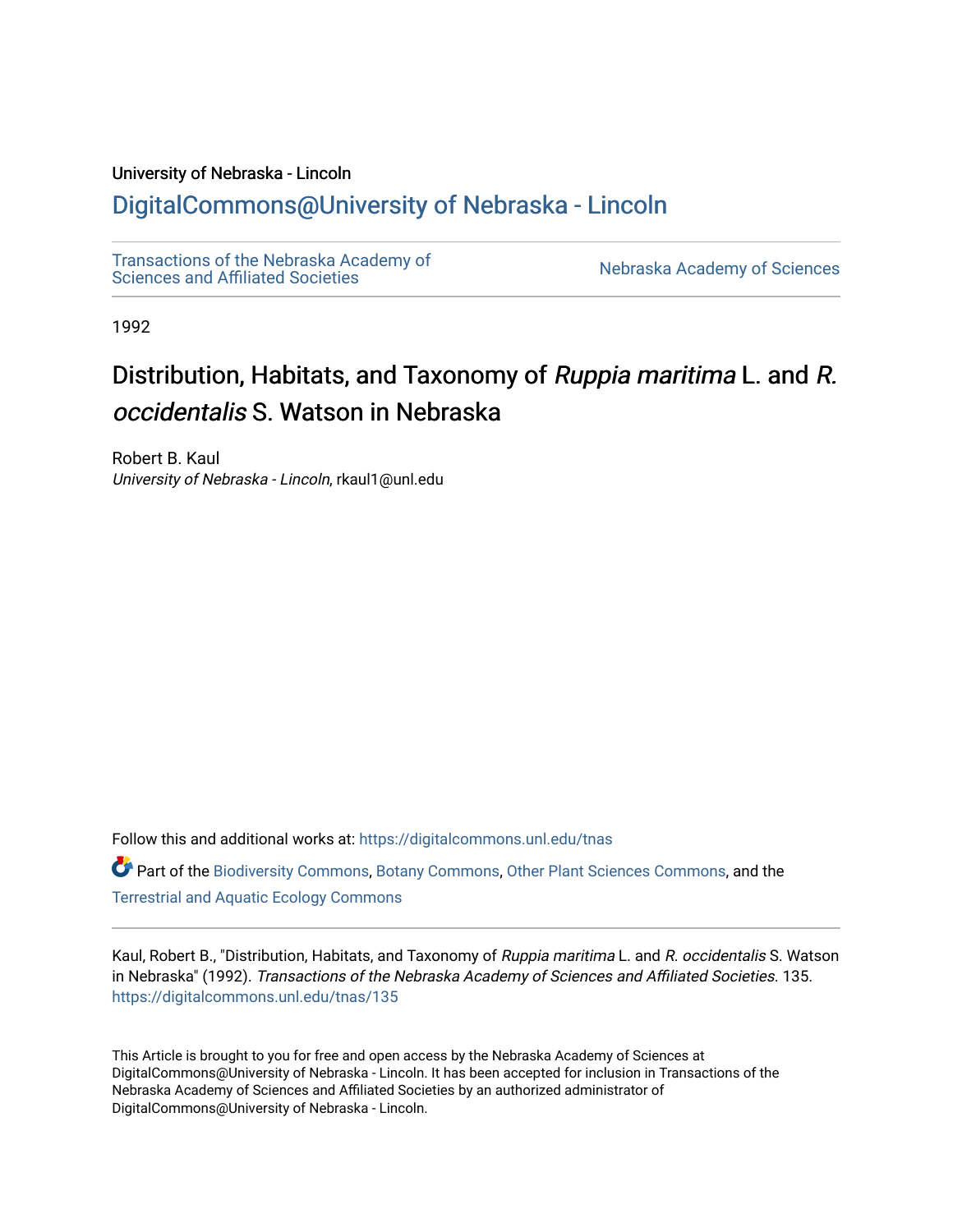# **DISTRffiUTION, HABITATS, AND TAXONOMY OF** *RUPPIA MARITIMA* **L.**

#### AND *R. OCCIDENTALIS* **S. WATSON IN NEBRASKA**

**Robert B. Kaul** 

School of Biological Sciences University of Nebraska-Lincoln Lincoln, Nebraska 68588-0118

#### *ABSTRACT*

Specimens of *Ruppia* from all eleven Nebraska counties in which it is known fall into two groups: *R. occidentalis* in alkaline Sandhills waters and *R. maritima* in saline waters of the Platte River Valley and Lancaster County. *Ruppia occidentalis* is distinguished by its more robust size; redspotted leaves and stems; terete, entire, obtuse leaves; 4-8(9) carpels; and by two elliptic white spots on its endocarp, among other characteristics. *Ruppia maritima* is more delicate and unspotted; the leaves are oblate in section, sub-apically denticulate, and acute-acuminate; the carpels are 3 or 4, and the endocarp spots are nearly circular. Both species grow in waters of low species-richness of submersed macrophytes; *Potamogeton pectinatus* often grows with them in Nebraska, and *Chara* sp., *Myriophyllum* sp., *Utricularia vulgaris,* and *Zannichellia palustris* are sometimes present. Water qualities of some lakes having *Ruppia* are summarized.

# t t t

More than a century ago, Bessey (1886) first reported the submersed halophyte *Ruppia maritima* L. in Nebraska, from "a pond near one of the many salt springs which occur in the vicinity of Lincoln [Lancaster CountyJ." He noted that no species of *Ruppia* were reported in published floras of the nearby states of Iowa, Minnesota, Missouri, and Kansas. Early Nebraska collections of *Ruppia occidentalis* S. Wats. were from Box Butte County in 1889, Sheridan County in 1892, and Cherry County in 1936. However, neither Rydberg (1895) nor Pool (1914) noted *Ruppia* for the Sandhills, nor did Winter (1936) list any species of it for the State, and Petersen (1923) cited *R. occidentalis*  only for Box Butte. and Sheridan counties but did not mention *R. maritima.* Early regional floristic works cited *Ruppia* for Nebraska (e.g., Britton and Brown, 1896), as did all subsequent such floras. Larson (1972) reported it from seven Nebraska counties and today it is known from eleven. *Ruppia maritima* is locally

abundant in quiet waters in the North Platte and central Platte river valleys and in Lancaster County in southeastern Nebraska, and *R. occidentalis* is common in some western and northern Sandhills lakes.

*Ruppia* is today known from all states adjacent to Nebraska except Iowa, as well as from North Dakota, Minnesota, and Oklahoma, among nearby states (Brooks and Hauser, 1978; Great Plains Flora Association, 1977, 1986; Harrington, 1964; Larson, 1979; Matsumura and Harrington, 1955; Ownbey and Morley, 1991; Weber, 1990). It grows in brackish Atlantic, Gulf, and Pacific coastal waters of North America, and in the interior it is commonest in the western half. *Ruppia* is essentially cosmopolitan, except for the coldest areas, and occurs mostly in brackish to hypersaline waters on six continents.

The ecological and biological attributes of *Ruppia*  have been studied in detail; Kantrud (1991) extensively reviewed the literature. The considerable value of the plant as waterfowl food has produced the common names wigeon-grass and duck-grass and has stimulated much of the ecological research.

# **MATERIALS AND METHODS**

I studied living specimens from five counties and herbarium specimens from all eleven counties in which it grows. I grew *Ruppia maritima* and *R. occidentalis*  in the laboratory, where August-collected plants grew and flowered until early October, when they became moribund.

Figure 1 shows the eleven counties where specimens were collected from 1886 through 1992. The specimens are deposited in the herbaria of Chadron State College (standard herbarium code CSCN), the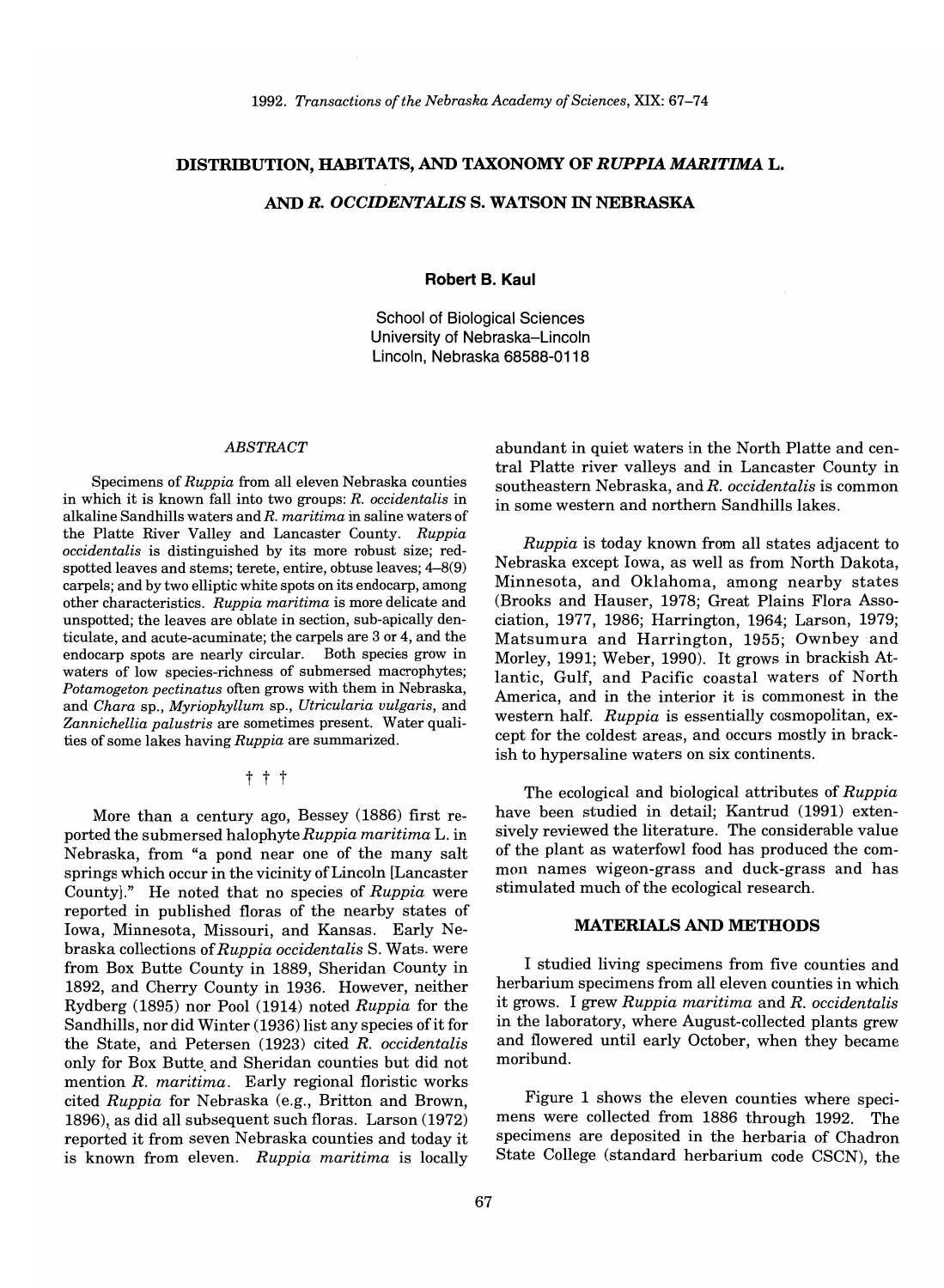

Figure 1. County-outline map of Nebraska showing counties from which *Ruppia maritima* (dots) and *R. occidentalis* (squares) have been collected from 1886 through 1992. County names are indicated by their first two letters: Box Butte, Brown, Buffalo, Cherry, Dawson, Garden, Lancaster, Lincoln, Morrill, Scotts Bluff, and Sheridan. The main area of Sandhills is stippled, and the Platte and North Platte rivers are shown by a dashed line.

University of Nebraska-Lincoln (NEB), the University of Nebraska at Kearney and at Omaha (OMA), and the University of Kansas (KANU).

#### **RESULTS AND DISCUSSION**

#### **Current status of** *Ruppia* **in Nebraska**

Although locally abundant today, *Ruppia* in Nebraska is probably less common than in pre-agrarian times, particularly *R. maritima.* Early collections of R. *maritima* in Lancaster County were from Little Salt Creek and a small saline pond near Middle Creek, but it is unknown there now. Those creeks today are turbid with silt and lack submersed vegetation, and the shallow ponds on saline soils near Middle Creek have been disturbed and drained. The species grew in Arbor Lake until the early 1970s, when the lake dried. Only Oak Lake has *R. maritima* now, but it is not in the numerous Lancaster County lakes of the Salt Valley watershed that were constructed in the mid-Twentieth Century, and it is unlikely to appear in them given their declining pH and other changing attributes as reported by Hergenrader (1980).

In the North Platte River Valley, the dramatic biological and hydrological changes effected by dams and water-diversion (see McDonald and Sidle, 1992, and references therein) have surely altered and probably reduced habitats for *Ruppia maritima.* 

Most Sandhills lakes with *Ruppia occidental is* are

relatively undisturbed and the plants are often abundant. However, Bronco Lake in Box Butte County, from which robust specimens were collected in 1889 and 1951, dried about thirty years ago and is now cropland.

The number of counties from which *Ruppia* is known is unlikely to increase much because it is restricted to highly alkaline/saline waters and it is already known from most counties with such habitats. However, R. *occidentalis* probably will be discovered in others of the 2,400 lakes and large ponds in the Sandhills, especially those in Cherry, Garden, and Sheridan counties.

#### **Water chemistry of** *Ruppia-inhabited* **lakes**

The water chemistry of lakes having *Ruppia occidentalis* has been reported in some detail and is summarized in Table 1. The plants grow on sandy soils in clear, quiet waters of pH generally above 9.0 and of various but high total alkalinity and hardness. Many alkali lakes of Garden and Sheridan counties in the Sandhills have R. *occidentalis.* They are in a closedbasin area of poor drainage and are possibly fed by subsurface waters, which would account for their high levels of potassium and dissolved solids, and their shorelines are often whitened by precipitated calcium carbonate.

The saline ponds of the North Platte River Valley and the saline lakes and ponds of Lancaster County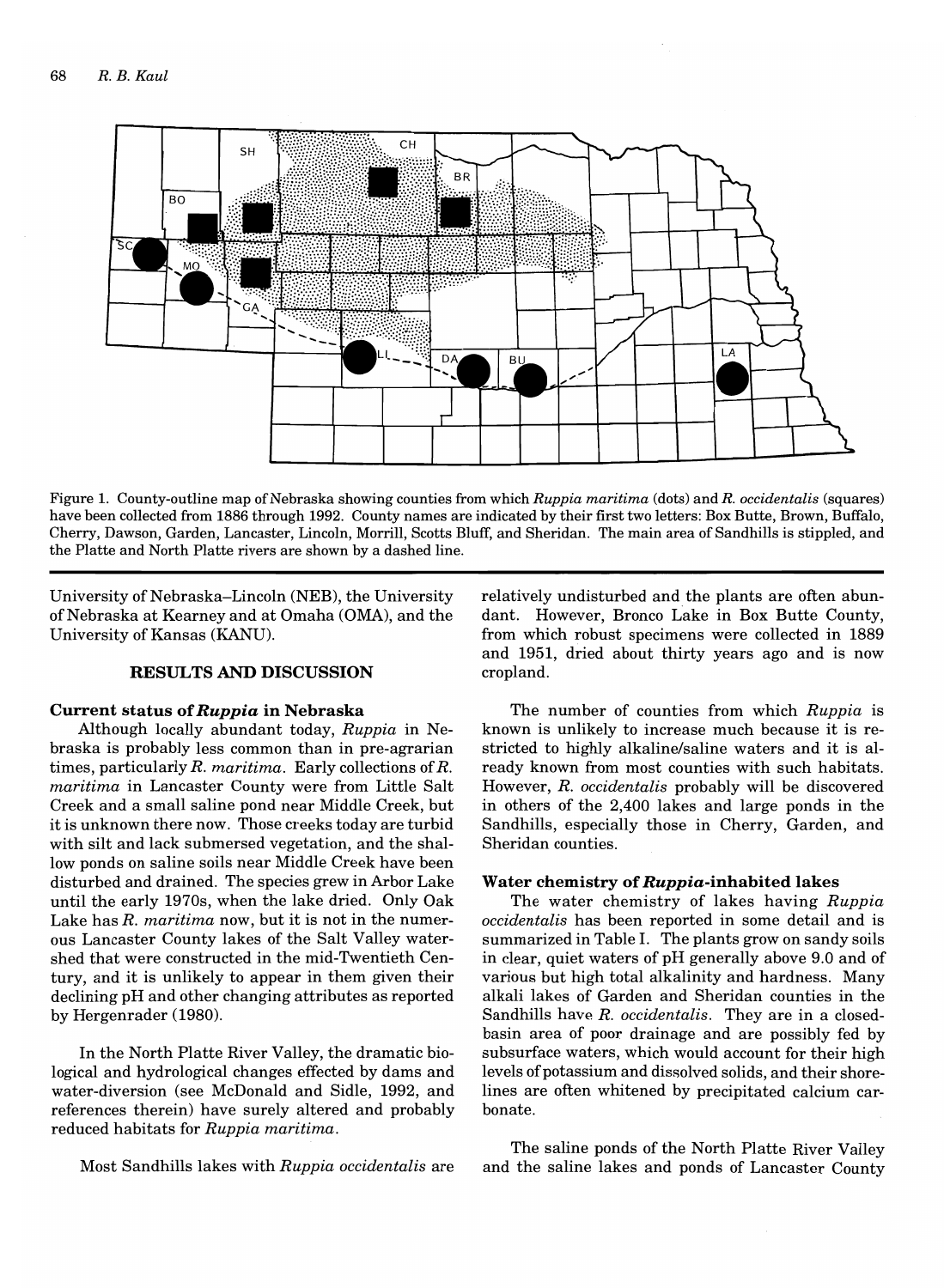| <b>Species</b><br>County<br>Lake | pH   | <b>Total</b><br>alkalinity<br>$(CO_3 + HCO_3)$ | $Na^+ + K^+$ | $SO_4$ | <b>Total</b><br>solids | <b>Total</b><br>hardness |
|----------------------------------|------|------------------------------------------------|--------------|--------|------------------------|--------------------------|
| Ruppia occidentalis:             |      |                                                |              |        |                        |                          |
| <b>BROWN County</b>              |      |                                                |              |        |                        |                          |
| Rush L.                          | 9.8  | 1,400                                          |              |        |                        |                          |
| <b>BOX BUTTE County</b>          |      |                                                |              |        |                        |                          |
| Bronco L.                        | 8.9  | 1,189                                          | 691          | 483    | 2,080                  | 318                      |
| <b>CHERRY County</b>             |      |                                                |              |        |                        |                          |
| Big Alkali L.                    | 9.2  | 720                                            | 1,913        | 127    | 1,000                  | 238                      |
| Goose L.                         | 9.0  | 2,680                                          |              |        | 3,100                  | 175                      |
| Miles L.                         | 8.8  | 2,514                                          |              |        | 2,000                  |                          |
| S. Twin L.                       | 9.5  | 1,836                                          | 810          | 25     | 2,292                  | 128                      |
| <b>GARDEN County</b>             |      |                                                |              |        |                        |                          |
| Goose L.                         | 9.8  | 3,480                                          | 1,600        | 40     | 4,100                  | 308                      |
| Reno L.                          | 10.3 | 34,700                                         |              |        | 38,600                 |                          |
| Smith L.                         | 9.5  | 1,460                                          | 940          | 225    | 2,150                  | 804                      |
| <b>SHERIDAN County</b>           |      |                                                |              |        |                        |                          |
| Diamond L.                       | 9.8  | 2,085                                          | 2,200        |        | 4,018                  | 168                      |
| Tin Can L.                       | 9.3  | 1,188                                          |              |        |                        |                          |
| Ruppia maritima:                 |      |                                                |              |        |                        |                          |
| <b>LANCASTER County</b>          |      |                                                |              |        |                        |                          |
| Oak L.                           | 9.5  | 265                                            | 1,137        |        |                        |                          |

Table I. Water qualities of some *Ruppia-*inhabited lakes. \*

\*Figures are maxima reported in the growing season, April through September (except Rush L., December) by Durum (in Nace, 1953) for Box Butte County; McCarraher (1977) for Brown, Cherry, Garden, and Sheridan counties; and Brakhage (1992) and Holland (pers. comm.) for Lancaster County.

have not been chemically analyzed, except for Oak Lake in Lancaster County (Table I).

# Associated submersed macrophytes

Sago pondweed *(Potamogeton pectinatus* L.) is often present with both species of *Ruppia* in Nebraska, with or without other submersed macrophytes (Table II). These are the most salt-tolerant macrophytes in Nebraska (McCarraher, 1960; cf. Kantrud, 1990). Ungar et aI., (1969), studying halophytes in Lancaster County, noted that "This broad salt tolerance allows these submerged aquatics to invade many ponds of varied salinity throughout the prairie and plains province." The tolerances are not identical (Kantrud, 1990, 1991), how-

ever, and sago pondweed is much more common across the State, even in non-saline waters of only moderate alkalinity, and is recorded from 42 of the 93 counties (Great Plains Flora Assn., 1977, with added data from subsequent collections) and doubtless is in most of the others. Of the 43 Sandhills lakes studied by Thomson (as reported in McAtee, 1920) in Brown, Cherry, and Garden counties, 42 had sago pondweed but only three had *Ruppia occidentalis.* 

McCarraher (1960) found that submersed aquatic macrophytes are completely absent from 65% of Sheridan County lakes, but sago pondweed and *Ruppia occidentalis* are common in 95% of the lakes with such vegetation. He also noted that, for Sandhills lakes in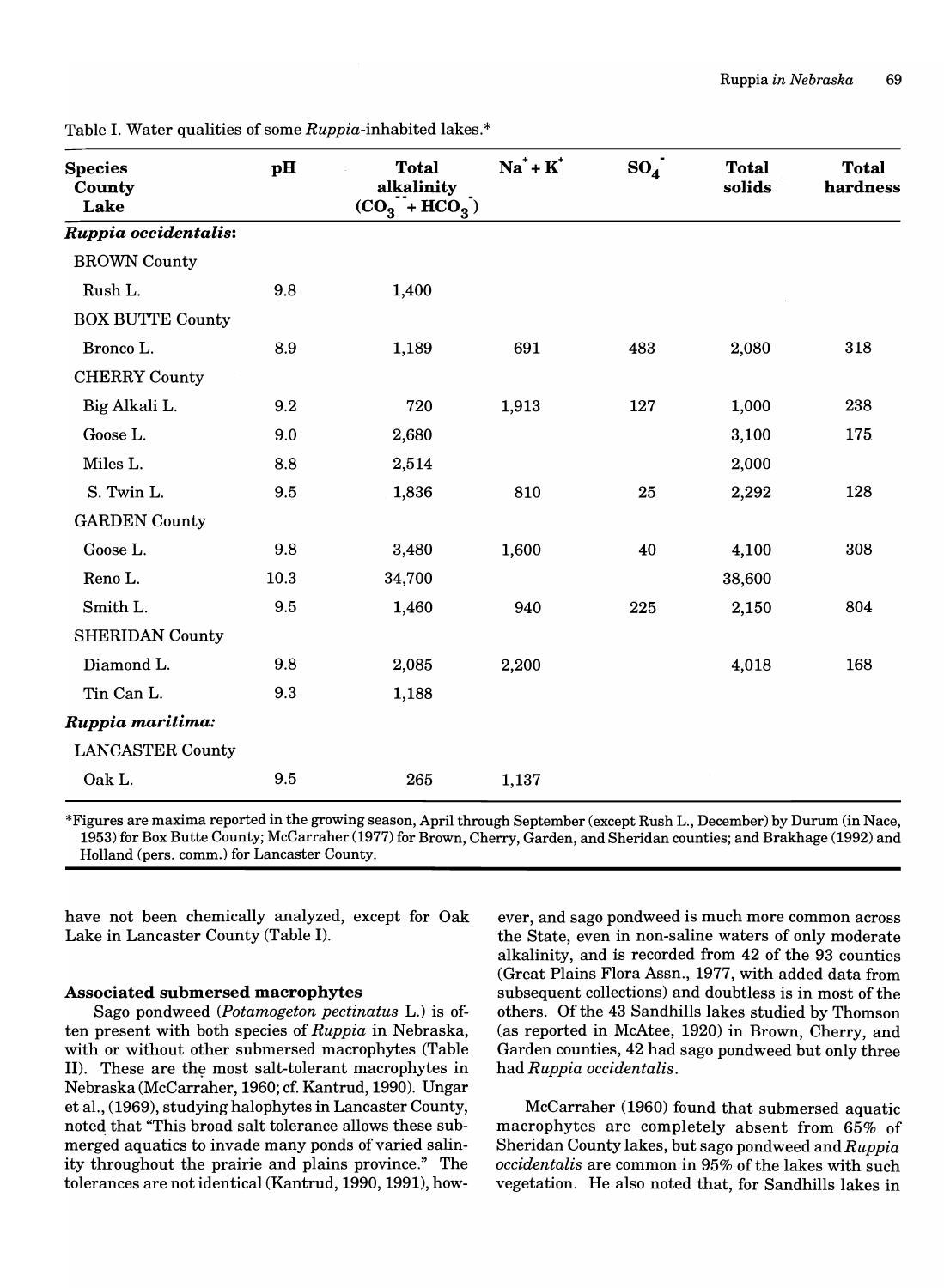## 70 *R. B. Kaul*

Table II. Submersed macrophytes growing with *Ruppia* in Nebraska, as noted on labels of herbarium specimens and as taken from the literature (McAtee, 1920; McCarraher, 1960) and from the author's observations.

| <b>Species</b>          | <b>Associated plants</b>  |                         |              |                     |                         |                           |  |  |
|-------------------------|---------------------------|-------------------------|--------------|---------------------|-------------------------|---------------------------|--|--|
| County<br>Lake          | Potamogeton<br>pectinatus | Potamogeton<br>pusillus | Chara<br>sp. | Myriophyllum<br>sp. | Utricularia<br>vulgaris | Zannichellia<br>palustris |  |  |
| Ruppia occidentalis:    |                           |                         |              |                     |                         |                           |  |  |
| <b>BROWN</b> County     |                           |                         |              |                     |                         |                           |  |  |
| Rush L.                 | $\ast$                    |                         |              |                     |                         |                           |  |  |
| <b>CHERRY County</b>    |                           |                         |              |                     |                         |                           |  |  |
| Big Alkali L.           | $\ast$                    |                         | $\ast$       | $\ast$              |                         |                           |  |  |
| Goose L.                | $\ast$                    |                         | $\ast$       |                     |                         |                           |  |  |
| <b>GARDEN</b> County    |                           |                         |              |                     |                         |                           |  |  |
| Goose L.                | $\ast$                    |                         |              |                     |                         |                           |  |  |
| Peterson L. #2          | $\ast$                    |                         |              |                     |                         |                           |  |  |
| Reno L.                 | *                         | $\ast$                  |              |                     | $\ast$                  |                           |  |  |
| Smith L.                | *                         |                         | $\ast$       |                     | $\ast$                  |                           |  |  |
| Trainor L.              | $\ast$                    | $\ast$                  | $\ast$       |                     | $\ast$                  |                           |  |  |
| SHERIDAN County         |                           |                         |              |                     |                         |                           |  |  |
| Diamond L.              | $\ast$                    |                         |              |                     |                         |                           |  |  |
| Tin Can L.              | $\ast$                    |                         |              |                     |                         |                           |  |  |
| Ruppia maritima:        |                           |                         |              |                     |                         |                           |  |  |
| <b>LANCASTER County</b> |                           |                         |              |                     |                         |                           |  |  |
| Little Salt Creek       |                           |                         |              |                     |                         | $\ast$                    |  |  |
| Oak L.                  | *                         |                         |              | $\ast$              |                         |                           |  |  |

general, both species "fluctuate in occurrence and abundance according to water levels and yearly alkalinity values." He observed that some extremely alkaline Sheridan and Garden county lakes having total solids above 30,000 ppm, pH above 10, and high potassium oxide, were devoid of aquatic plants.

Mahoney (1977) studied species-richness (number of species present) and diversity (Shannon-Weaver H') of aquatic plants in alkaline and non-alkaline Nebraska lakes as related to water chemistry. He concluded that species-richness is inversely related to total alkalinity, solids, and hardness of the waters, and that total alkalinity has more effect on shoreline species and pH more on submersed species.

*Ruppia* in Nebraska grows only in waters of low species-richness of submersed macrophytes. That is true almost everywhere, as is evident from Kantrud's (1991) list of submersed-macrophyte species that grow with *R. maritima,* as reported in the worldwide literature; of the 75 sites he summarized, the range of associated species was 1-14 and the average was six, but 63 sites had five or fewer, 23 had just one, and only three had ten or more. In 1915, Thomson (reported by McAtee, 1920) found *Ruppia occidentalis* in three Nebraska Sandhills lakes with 1, 6, and 7 other macrophyte species, but 40 lakes without *Ruppia* had 1-16 such species.

The curious marine diatom *Campylodiscus clypeus*  Ehr. is known with *Ruppia occidentalis* in Big Alkali Lake, Cherry County (Andersen and Walker, 1920; Elmore, 1921); Diamond Lake, Sheridan County (Gibson, 1975a, b); and Goose Lake, Garden County (Naugler, pers. comm. 1975).

#### TAXONOMY

Nebraska material falls into two groups based upon the character states shown in Table III and Figures 2 and 3, the Sandhills specimens being distinct from those of the Platte Valley and Lancaster County. The differences between these groups justify recognition at the specific level in Nebraska. I provisionally use *Ruppia maritima* L. for the Platte Valley and Lancaster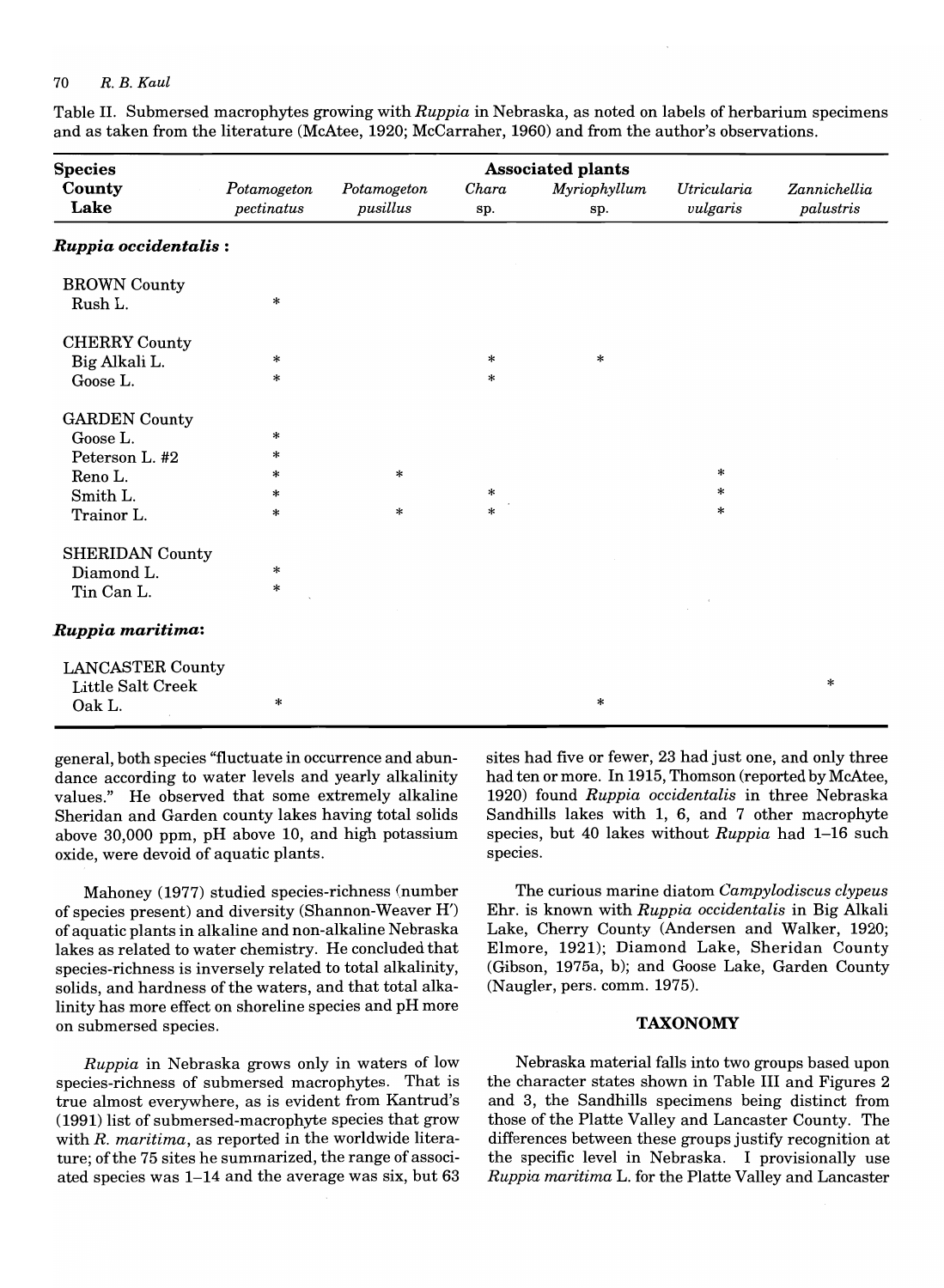| <b>Character</b>     | <b>Sandhills</b><br>(R. occidentalis)    | <b>Platte Valley &amp; Lancaster</b><br>$(R.$ maritima) |  |  |
|----------------------|------------------------------------------|---------------------------------------------------------|--|--|
| Plant habit          | Coarse, wiry                             | Finer, nearly delicate                                  |  |  |
| Color                | Leaves and<br>stems often<br>red-spotted | Unspotted                                               |  |  |
| Leaf tip             | Obtuse                                   | Acute-acuminate                                         |  |  |
| Leaf margin          | Entire                                   | Remotely denticulate apically                           |  |  |
| Leaf section         | Round                                    | Oblate                                                  |  |  |
| Leaf sheath          | $14 - 57$ mm                             | $8-16$ mm                                               |  |  |
| Stamen width         | ca 1 mm                                  | ca. 0.6 mm                                              |  |  |
| Carpel number        | $4 - 8(9)$                               | 3, 4                                                    |  |  |
| Peduncle in<br>fruit | Strongly coiled                          | Not coiled                                              |  |  |
| Fruit length         | $1.8 - 3$ mm                             | $1.2 - 1.9$ mm                                          |  |  |
| Fruit width          | $1.6 - 2.4$ mm                           | $1 - 1.3$ mm                                            |  |  |
| Endocarp spots       | Elliptic                                 | Nearly circular                                         |  |  |

Table III. Taxonomic character states of *Ruppia* in Nebraska.

County specimens and *R. occidentalis* S. Wats. (western wigeongrass) for the Sandhills plants, pending resolution of the debated taxonomy and nomenclature in the genus worldwide.

The distinctive red-spotting of the leaves and stems (but not the peduncles and podogynes) of *Ruppia occidentalis* (Fig. 2C) becomes more evident as the season progresses and is preserved when the plants are dried for herbarium specimens; even the soft part of the pericarp shows it. The thinner, flatter, acuteacuminate, and remotely-denticulate leaves of *R. maritima* (Fig. 3A) are easily distinguished from the thicker, terete, blunt-tipped, entire leaves of *R. occidentalis* (Fig. 2A), especially when fresh. There is little overlap in measurements of sheaths and fruits between the two species (Tab. III), and the coarser nature of *R. occidehtalis* is especially apparent when numerous coiled peduncles are present (Fig. 2B). By contrast, *R. maritima* remains finer and more delicate throughout its life and its peduncles usually remain uncoiled (Fig. 3B) or occasionally have a few loose coils.

The species can also be distinguished by their flowers and fruits (Table III). The stamens of *Ruppia occidentalis* are larger and usually there are more carpels-as many as 9 in specimens I examined, with 6-8 usual (Fig. 2C). There were two stamens in every flower I examined in both species (Figs. 2C, 3C). The flowers of *R. maritima* have three or four carpels (Fig. 3C).

In the literature, fruit shape and size are often used as a diagnostic character and are said to vary with season and environment (e.g., Mayer, 1969), but I cannot yet confirm that in Nebraska populations. I find that immature fruits are strongly oblique (and thus appear distinctly beaked) and mature ones are less so (Figs. 2, 3), and I suspect that at least some of the reports of differences in fruit shapes are based upon observations of immature fruits.

More useful is the lustrous, ebony-black endocarp that remains when the soft outer tissue disintegrates upon maturity of the fruit, while it is still attached to the podogyne: that of *R. occidentalis* is larger and the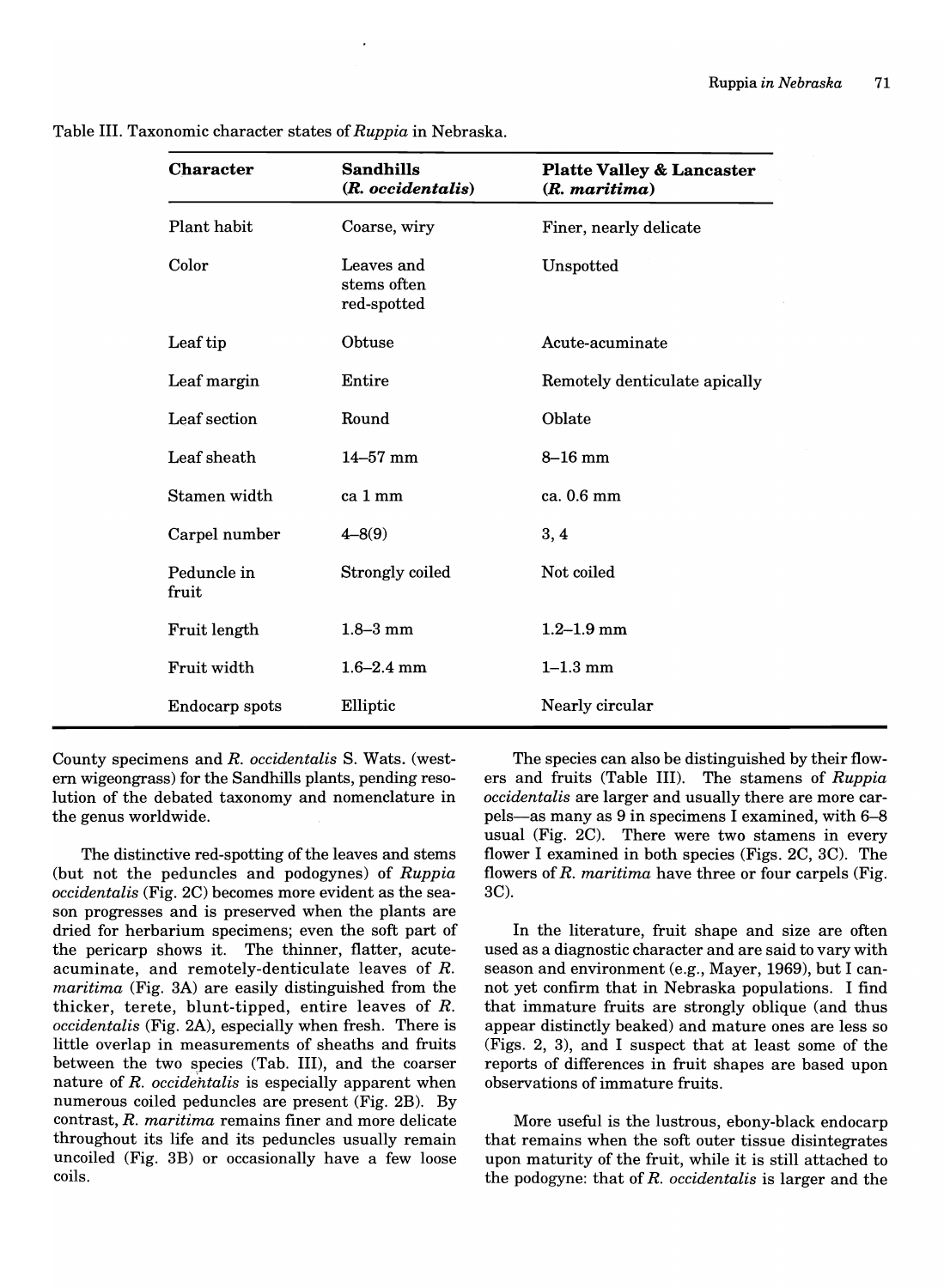

Figures 2, 3. *Ruppia* in Nebraska. Fig. 2. *Ruppia occidentalis* from Big Alkali Lake, Cherry County. A. Shoot with leaves and coiled peduncle of an inflorescence; some carpels in each flower have become immature fruits at this stage. B. Leaf tip and section; leafis terete (shown in section) but becomes oblate in section very near the tip. C. Inflorescence with two flowers, both with two stamens and the upper flower showing eight carpels (stigmas darkened for emphasis). Elongate red spots shown on axis and stamens. D. Mature fruit with soft parts of pericarp intact (elongate red spots not shown) and hard endocarp (black) visible through the softer tissues. One of the two elliptic white spots is visible on the endocarp. Fig. 3. *Ruppia maritima* from Oak Lake, Lancaster County. A. Shoot with leaves and an inflorescence with two flowers just after pollination; anthers have fallen but the four carpels in each flower remain. B. Leaf tip and leaf section. C. Inflorescence with two flowers; each has four carpels and two stamens. D. Mature fruit with soft part of pericarp intact and hard endocarp (black) visible through the softer tissue. One of the two nearly-circular white spots is visible on the endocarp. Figs. 2B,  $3B \times 2$ , all others  $\times 12$ .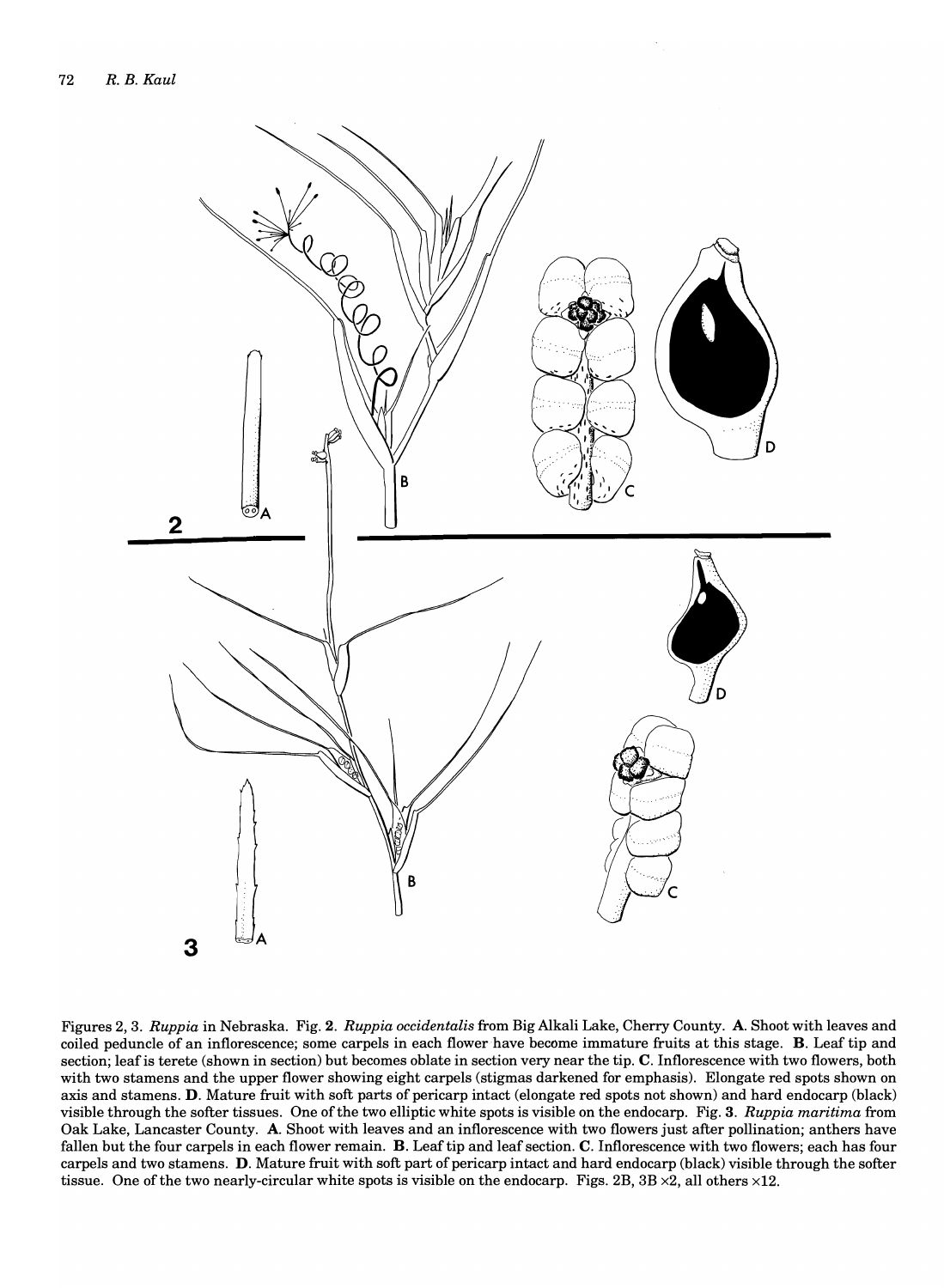two white spots are elliptic (Fig. 2D), while the spots of *R. maritima* are nearly circular (Fig. 3D).

The occurrence or not of post-pollination coiling of the peduncle has been used taxonomically. Species pollinated at the surface are said to have such coiling, which pulls the developing fruits underwater (e.g., Van Viers sen et aI., 1982); *Ruppia occidentalis* in Nebraska fits that pattern. Species supposedly pollinated underwater are said to lack the coiling, but I found that *R. maritima* in Nebraska is pollinated at the surface (its flowers are displayed there when the pollen is floating), but its peduncles remain uncoiled and the pollinated flowers and developing fruits are nevertheless underwater.

Habitat differences between the two species, as noted above for Nebraska, have been found in North Dakota: Larson (1979), recognizing the plants as varieties of *R. maritima,* noted *R. m.* var. *occidentalis* in alkaline waters and *R. m.* var. *rostrata* in saline waters; Kantrud (in litt., 1992) reported *R. maritima* in shallow, saline, impermanent waters andR. *occidentalis*  in deeper, less saline, permanent waters. In Nebraska, I have found both species in permanent waters and *R. maritima* occasionally in impermanent ones. Other differences between the species perhaps exist, as suggested by the literature, such as those of chromosome numbers and lifespans (annual or perennial habit), but I cannot confirm them now.

#### **ACKNOWLEDGMENTS**

I am grateful to Ronald McGregor (University of Kansas), to Harold Kantrud (Northern Prairie Wildlife Research Center, Jamestown, ND), and to an anonymous reviewer for their careful review and thoughtful suggestions that improved the manuscript. Helpful data and information were provided by Paul Brakhage (Nebraska Department of Environmental Quality), Richard Holland and James Swinehart (University of Nebraska-Lincoln), Martha Kaul, and Steven Rolfsmeier.

#### **LITERATURE CITED**

- Andersen, Emma N., and Elda R. Walker. 1920. An ecological study of the algae of some sandhill lakes. *Transactions of the American Microscopical Society*  39: 51-85.
- Bessey, C. E. 1886. *Ruppia maritima* L. in Nebraska. *American Naturalist* 20: 1052-1053.
- Brakhage, P. 1992. *Final report, lake water-quality assessment.* Lincoln, Nebraska Department of Environmental Quality.
- Britton, N. L., and A. Brown. 1896. *An illustrated flora of the northern United States, Canada, and the*

*British possessions,* vol. 1. New York, Scribner: 612 pp.

- Brooks, R. E., and L. A. Hauser. 1978. *Aquatic vascular plants of Kansas.* 1. *Submersed and floatingleaved plants.* Lawrence, Technical Publications of the State Biological Survey of Kansas 7: 70 pp.
- Elmore, C. J. 1921. The diatoms (Bacillarioideae) of Nebraska. *University [of Nebraska} Studies 21:*  19-215.
- Gibson, J. C. 1975a. Diatoms in sediments in Nebraska sandhills lakes. *Proceedings of the Nebraska Academy of Sciences for* 1975: 15.
	- \_\_\_\_ . ca 1975b. *Diatoms in Nebraska Sandhills lakes.* Research report to Research Institute Committee, Chadron State College, Chadron, Nebraska: 17 pp.
- Great Plains Flora Association. 1977. *Atlas of the flora of the Great Plains.* Ames, Iowa State University Press: 700 pp.

*\_\_\_\_ .1986. Flora of the Great Plains.* Lawrence, University Press of Kansas: 1,392 pp.

- Harrington, H. D. 1964. *Manual of the plants of Colorado.* Chicago, Sage Books: 666 pp.
- Hergenrader, G. L. 1080. Eutrophication of the Salt Valley reservoirs, 1968-1973. II. Changes in physical and chemical parameters of eutrophication. *Hydrobiologia* 74: 225-240.
- Kantrud, H. A. 1990. *Sago pondweed* (Potamogeton pectinatus L.): *A literature review.* U. S. Fish and Wildlife Service Resource Publication 176: 89 pp.
- \_\_\_\_ . 1991. *Wigeongrass* (Ruppia maritima): *<sup>A</sup> literature review.* U. S. Fish and Wildlife Service, Fish and Wildlife Research 10: 58 pp.
- Larson, G. E. 1972. Distribution of members of the genus *Ruppia* in the state of Nebraska. *Proceedings of the Nebraska Academy of Sciences for 1972:*  60.
- \_\_\_\_ . 1979. *The aquatic and wetland vascular plants of North Dakota.* Ph.D. dissertation, North Dakota State University: 453 pp.
- Mahoney, D. L. 1977. *Species richness and diversity of aquatic vascular plants in Nebraska with special reference to water chemistry parameters.* M.Sc. dissertation, University of Nebraska-Lincoln: 38 pp.
- Matsumura, Y., and H. D. Harrington. 1955. *The true aquatic vascular plants of Colorado.* Fort Collins, Colorado A and M College Technical Bulletin 57: 130 pp.
- Mayer, F. L. S., Jr. 1969. Influence of salinity on fruit size in *Ruppia maritima* L. *Proceedings of the Utah Academy of Sciences, Arts, and Letters* 46: 140-143.
- McAtee, W. L. 1920. *Part* II. *Wild-duck foods of the Sandhills region of Nebraska.* United States Department of Agriculture Bulletin 795: 37-77.
- McCarraher, D. B. 1960. *Job Completion Report, Sandhill Lake Survey 1954-1960.* Lincoln, Nebraska Game, Forestation, and Parks Commission: 84 pp.